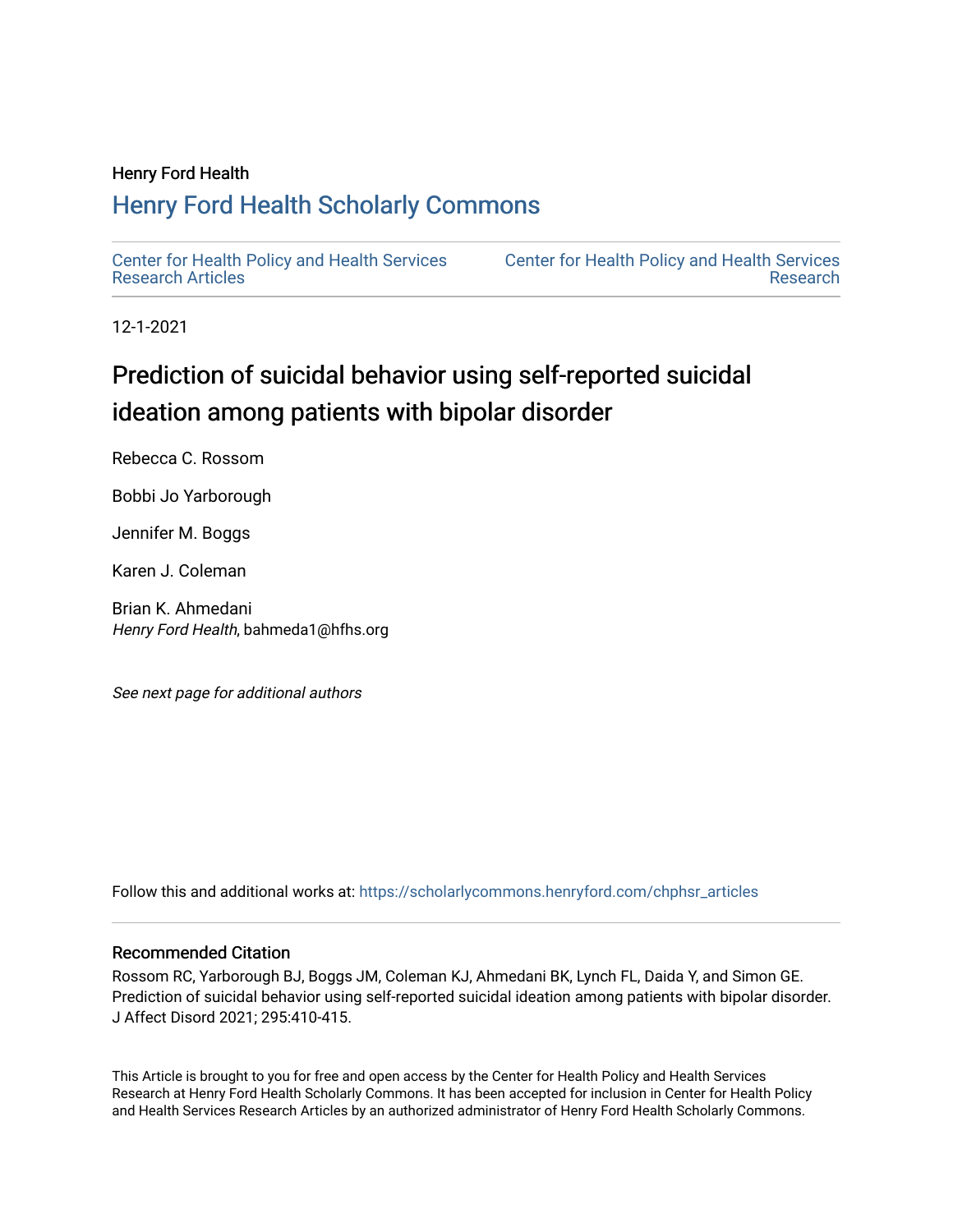## Authors

Rebecca C. Rossom, Bobbi Jo Yarborough, Jennifer M. Boggs, Karen J. Coleman, Brian K. Ahmedani, Frances L. Lynch, Yihe Daida, and Gregory E. Simon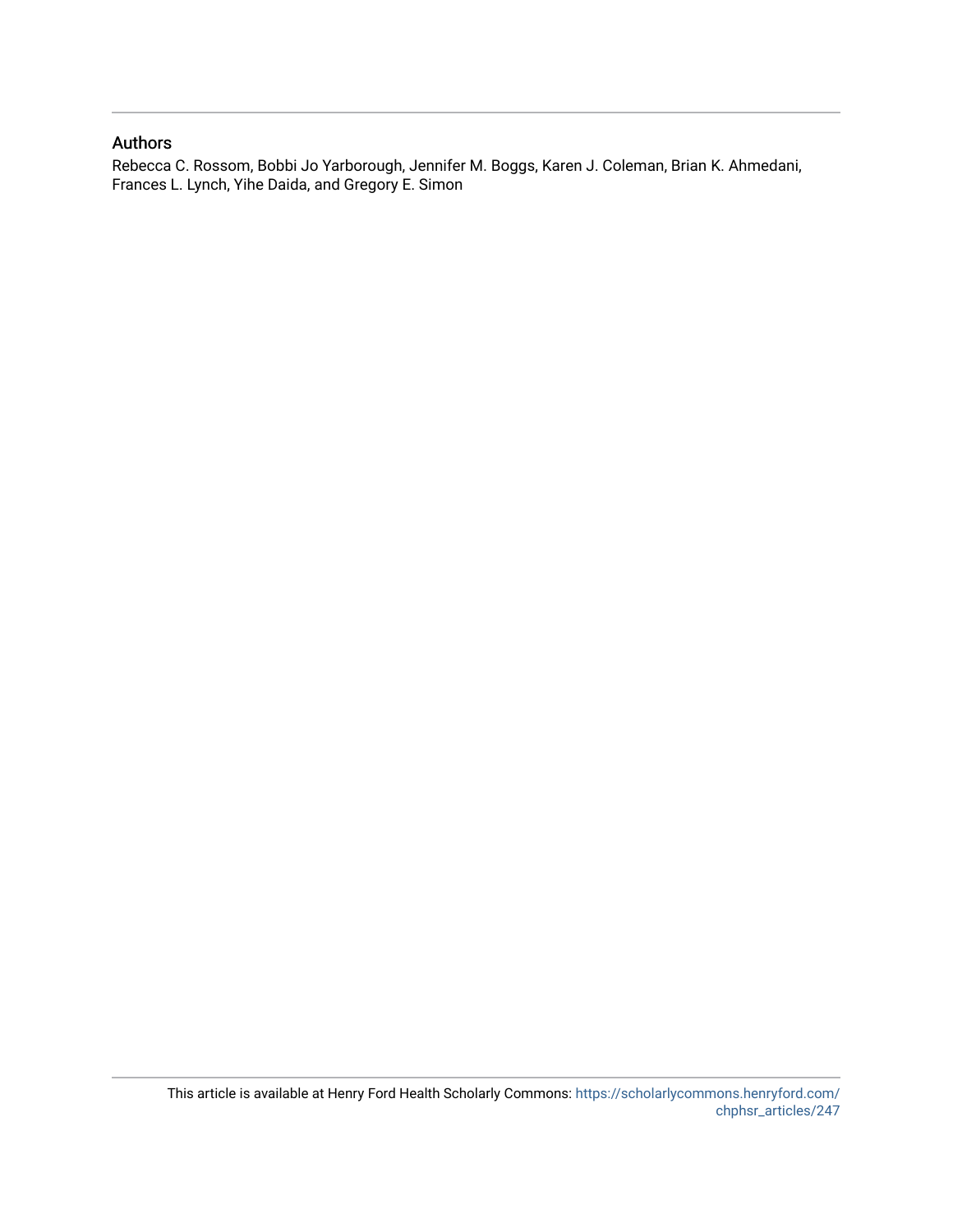

Contents lists available at [ScienceDirect](www.sciencedirect.com/science/journal/01650327)

# Journal of Affective Disorders



journal homepage: [www.elsevier.com/locate/jad](https://www.elsevier.com/locate/jad)

Research paper

# Prediction of suicidal behavior using self-reported suicidal ideation among patients with bipolar disorder



Rebecca C. Rossom $a,^*$ , Bobbi Jo Yarborough $^{\rm b}$ , Jennifer M. Boggs  $^{\rm c}$ , Karen J. Coleman $^{\rm d}$ , Brian K. Ahmedani  $\mathrm{^e_\cdot}$  Frances L. Lynch  $\mathrm{^b_\cdot}$  Yihe Daida  $\mathrm{^f_\cdot}$  Gregory E. Simon  $\mathrm{^g_\cdot}$ 

<sup>a</sup> *Health Partners Institute, 8170 33rd Ave S, MS21112R, Minneapolis, MN 55425, United States* 

<sup>b</sup> *Kaiser Permanente Northwest, Center for Health Research, Portland, OR, United States* 

<sup>c</sup> *Kaiser Permanente Colorado, Institute for Health Research, Denver, CO, United States* 

<sup>d</sup> *Department of Research and Evaluation, Kaiser Permanente Southern California, Pasadena, CA, United States* 

<sup>e</sup> *Henry Ford Health System, Center for Health Services Research, Detroit, MI, United States* 

<sup>f</sup> *Kaiser Permanente Center for Integrated Health Care Research, Honolulu, HI, United States* 

<sup>g</sup> *Kaiser Permanente Washington Health Research Institute, Seattle, WA, United States* 

ARTICLE INFO

*Keywords:*  Bipolar disorder Suicide Primary care Behavioral health

### ABSTRACT

*Background:* People with bipolar disorder have elevated suicide risk. We estimated the ability of the Patient Health Questionnaire (PHQ9) to predict suicide outcomes for outpatients with bipolar disorder. *Methods:* Visits by adults with bipolar disorder who completed a PHQ9 were identified using electronic health record (EHR) data. Bipolar diagnoses and suicide attempts were ascertained from EHR and claims data, and suicide deaths from state and federal records. Depression severity was assessed via the first eight items of the PHQ9, while suicidal ideation was assessed by the ninth item. *Results:* 37,243 patients made 126,483 visits. Patients reported at least moderate symptoms of depression in 49% and suicidal ideation in 30% of visits. Risk of suicide attempt was 4.21% in the subsequent 90 days for those

reporting nearly daily suicidal ideation compared to 0.74% in those reporting none. Patients with nearly daily suicidal ideation were 3.85 (95% CI 3.32–4.47) times more likely to attempt suicide and 13.78 (95% CI 6.56–28.94) times more likely to die by suicide in the subsequent 90 days than patients reporting none. Patients with self-harm in the last year were 8.86 (95% 7.84–10.02) times more likely to attempt suicide in the subsequent 90 days than those without

*Limitations:* Our sample was limited to patients completing the PHQ9 and did not include data on some important social risk or protective factors.

*Conclusions:* The PHQ9 was a robust predictor of suicide. Suicidal ideation reported on the PHQ9 should be considered a strong indicator of suicide risk and prompt further evaluation.

#### **1. Introduction**

People with bipolar disorder are at significantly higher risk of suicide attempt and death compared to the general population or to people with other mental health conditions ([Ilgen et al., 2010;](#page-7-0) [Rihmer and Kiss,](#page-7-0)  [2002\)](#page-7-0). In their lifetime, 20–60% of people with bipolar disorder attempt suicide, a rate nearly double those with unipolar depression (Chen and [Dilsaver, 1996](#page-6-0); [Gonda et al., 2012\)](#page-7-0). Additionally, suicide attempts made by people with bipolar disorder are more likely to be fatal than suicide attempts made by the general population [\(Baldessarini et al., 2006](#page-6-0)). All told, people with bipolar disorder have an estimated lifetime risk of suicide death of 15–20%, a risk that is 20–30 times higher than the general population ([Gonda et al., 2012; Miller and Bauer, 2014](#page-7-0); [Pompili](#page-7-0)  [et al., 2013\)](#page-7-0).

Tools to diagnose and monitor depression, such as the Patient Health Questionnaire (PHQ9) [\(Kroenke et al., 2001](#page-7-0)), can help identify those at risk for suicide, but their utility is not well understood for people with bipolar disorder. Despite the PHQ9's ability to help identify patients at risk through its ninth item ([Simon et al., 2019\)](#page-7-0), which asks about thoughts of suicide or being better off dead, the cyclical nature of bipolar disorder and the higher prevalence of substance use disorder and impulsivity in this population may make item 9 of the PHQ9 less

\* Corresponding author. *E-mail address:* [rebecca.c.rossom@healthpartners.com](mailto:rebecca.c.rossom@healthpartners.com) (R.C. Rossom).

<https://doi.org/10.1016/j.jad.2021.08.060>

Available online 31 August 2021 0165-0327/© 2021 Elsevier B.V. All rights reserved. Received 15 June 2021; Received in revised form 20 August 2021; Accepted 24 August 2021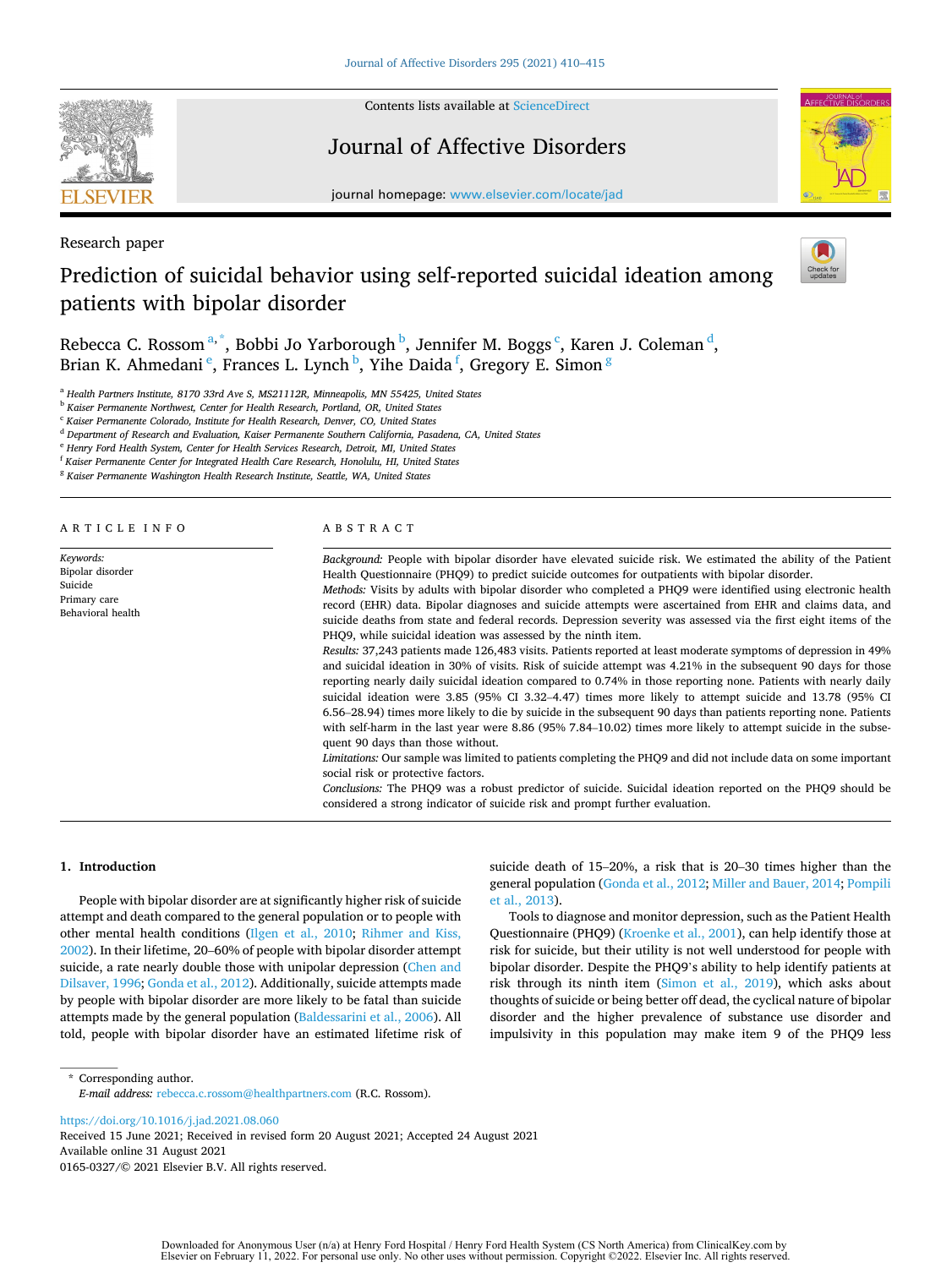predictive of suicidal behavior [\(Cerullo and Strakowski, 2007](#page-6-0); [Powers](#page-7-0)  [et al., 2013\)](#page-7-0). This study examines the relationship between thoughts of suicide reported on the PHQ9, patient characteristics, and suicide attempts and death in the subsequent 30 and 90 days for adults with bipolar disorder receiving outpatient care across the U.S.

### **2. Methods**

Electronic health record (EHR) and claims data from seven large integrated healthcare systems across the country that participate in the Mental Health Research Network were used to evaluate the relationship between suicidal ideation, as reported on PHQ9s collected as part of routine care, and subsequent fatal and non-fatal suicide attempts ([Kroenke et al., 2001\)](#page-7-0). Participating healthcare systems included HealthPartners (Minnesota, Wisconsin), Henry Ford Health System (Michigan), and Kaiser Permanente regions of Colorado, Hawaii, Northwest (Oregon and southwest Washington), Southern California and Washington state. Altogether, these health systems provide insurance and comprehensive healthcare to over eight million people. Members are insured through subsidized programs for low-income residents, capitated Medicaid or Medicare plans, individual insurance plans, and employer-sponsored plans, and are generally representative of each care system's service area in terms of age, race, ethnicity and socioeconomic status ([Simon et al., 2016, 2013\)](#page-7-0). Each healthcare system maintains a Virtual Data Warehouse (VDW) that follows the Health Care Systems Research Network data model [\(Ross et al., 2014](#page-7-0)). Each healthcare system's Institutional Review Board approved use of these de-identified data for research.

Visits between 1/1/2009 and 6/30/2015 by patients 18 years of age or older that were associated with a diagnosis of bipolar disorder (ICD-9 codes of 296.10 to 296.89) and a response to item 9 of the PHQ9 were included, except at Henry Ford, where visits after implementation of a new EHR system on 12/1/2012 were included. The primary analysis examined the relationship between suicidal ideation and suicide attempt or suicide death in the 30 and 90 days following a visit. Suicidal ideation was assessed via the ninth question of the PHQ9, which asks, "Over the last 2 weeks, how often have you had thoughts that you would be better off dead, or of hurting yourself?" Response options are "not at all" (score of 0), "several days" (1), "more than half the days" (2) and "nearly every day" (3) ([Kroenke et al., 2009](#page-7-0)). The first eight questions of the PHQ9, known as the PHQ8, were used to measure depression severity to characterize the sample. Scores of 5–9 indicated mild depression, 10–14 moderate depression, 15–19 moderately severe depression, and 20–27 severe depression.

Suicide attempts included all injury and poisoning diagnoses from EHR or insurance claim data associated with an ICD-9 cause of injury code indicating self-harm (E950-958) or undetermined intent (E980- 988). In previous work, we confirmed that injuries coded as undetermined were likely intentional self-harm, and as such are classified here as suicide attempts ([Lu et al., 2014](#page-7-0); [Simon et al., 2013](#page-7-0)). Visits were excluded from analyses of suicide attempt if a patient disenrolled from the health plan during the follow-up windows, as suicide attempts may not be adequately captured using EHR data alone. Suicide deaths were assessed using state mortality records and the national death index; probable suicide deaths included those associated with any ICD-10 cause-of-death diagnosis of definite self-inflicted injury (X60-X84) or injury or poisoning with undetermined intent (Y10-Y34) [\(Bakst et al.,](#page-6-0)  [2016;](#page-6-0) [Cox et al., 2017](#page-6-0)). Additional patient-level data extracted from EHR and claims data included age, sex, race/ethnicity, PHQ9 responses, emergency department visits, psychiatric hospitalizations and suicide attempts. Initial analyses described characteristics of patient visits associated with PHQ9 item 9 responses. Suicide attempt and death were observed for 30 and 90 days following each visit. If a patient made multiple visits during the 30 or 90 days prior to a suicide attempt or death, each visit was considered a separate occasion for predicting risk.

between PHQ9 item 9 responses and suicide attempt or death in the 30 and 90 days following the visit. Odds ratios were estimated using generalized estimating equations with log link to account for multiple observations per person. Initial models estimated the odds of suicide attempt or death associated with PHQ9 item 9 responses. Models were then adjusted for comorbid psychiatric diagnoses (anxiety, substance use disorder), other potential risk factors (emergency department visits, psychiatric hospitalizations, previous suicide attempts) and site. All models were adjusted for demographic characteristics, including age, sex, race and ethnicity.

### **3. Results**

Overall, 37,243 patients made 126,483 visits associated with a diagnosis of bipolar disorder and a PHQ9 item 9 score [\(Table 1\)](#page-4-0). Most visits (91%) occurred in mental health specialty care, while 9% occurred in primary care. PHQ8 scores indicated symptoms of moderate depression in 21% of visits, moderately severe depression in 17% of visits, and severe depression in 11% of visits. Patients reported thoughts of suicide several days in the past 2 weeks for 18% of visits, more than half the days in 7% of visits, and nearly every day in 5% of visits. Nearly daily thoughts of suicide were most often reported in visits with young adults and least often in visits with older adults. Nearly daily suicidal ideation was reported most frequently in office visits made by Native Americans/ Alaskan Native patients (6.7% of visits), Hawaiian/Pacific Islander patients (7.1%), Hispanic patients (6.8%) and patients of other or unknown race (6.7%). Nearly daily suicidal ideation was also reported more frequently in visits with patients who had comorbid anxiety or substance use disorders than in visits by those without these conditions and in visits with patients who had mental health emergency department visits or hospitalizations in the past year than in those without these types of visits. Nearly daily suicide ideation was particularly high (12.2%) in visits with patients who had a self-harm diagnosis in the past year. As expected, nearly daily suicidal ideation increased as the PHQ9 score increased.

There were 776 suicide attempts and 16 suicide deaths within 30 days and 1711 suicide attempts and 50 suicide deaths within 90 days of an office visit [\(Table 2](#page-4-0)). Suicide attempt risk was highest for those with nearly daily suicidal ideation, occurring within 90 days for 4.21% of visits compared to 0.74% of visits associated with a PHQ9 item 9 score of 0. Risk for suicide death was likewise highest for those with nearly daily suicidal ideation, occurring within 90 days for 0.24% of visits compared to 0.02% of visits associated with a PHQ9 item 9 score of 0. Having nearly daily suicidal ideation (PHQ9 item 9 score  $=$  3) in the last year was similarly associated with suicide attempts and deaths in the 30 and 90 days following a visit, with scores of 3 more strongly associated with risk of suicide attempts and deaths than lower scores [\(Table 3\)](#page-5-0).

The odds of suicide attempt in the 90 days following an outpatient visit are summarized in [Table 4.](#page-5-0) The odds of suicide attempt increased with higher PHQ9 item 9 scores in unadjusted models, with suicide attempts 2.94 more likely (95% CI: 2.14 to 4.03) following a PHQ9 item 9 score of 1, 4.57 times more likely (95% CI: 3.45 to 6.06) following a score of 2, and 5.84 times more likely (95% CI: 3.39 to 10.05) following a score of 3 compared to a reference score of 0. The addition of other risk factors into the model (anxiety, substance use disorder, emergency department visits, inpatient stays, previous self-harm, PHQ8 score) attenuated the associations between PHQ9 item 9 score and suicide attempt to a small degree, but PHQ9 item 9 remained a robust predictor of suicide attempt. Having a self-harm diagnosis in the past year was most highly associated with risk of suicide attempt in the 90 days following a visit (OR: 8.86, 95% CI: 7.84–10.02), but all risk factors were significantly associated with risk of suicide attempt, with the exception of most PHQ8 scores.

The odds of suicide death in the 90 days following an outpatient visit are estimated in [Table 5](#page-5-0). The odds of suicide death generally increased as PHQ9 item 9 scores increased, and nearly daily thoughts of suicide

Bivariate analyses using chi-square tests assessed the association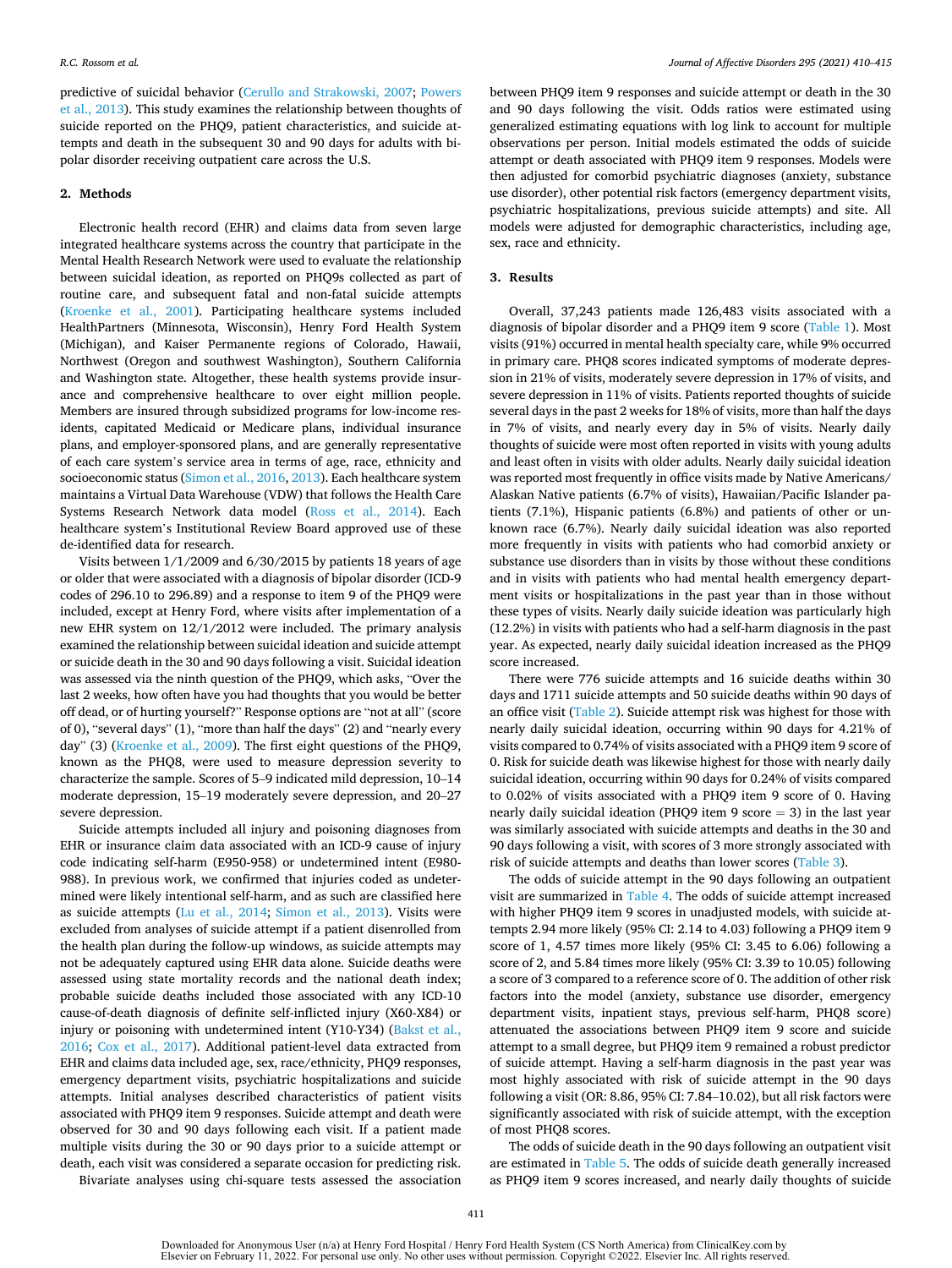#### <span id="page-4-0"></span>**Table 1**

Characteristics of 126,483 outpatient visits made by 37,243 patients with bipolar disorder by response to item 9 of the PHQ9.

|                                                           | All Visits with Completed PHQ9 Item 9<br>scores |      | PHQ9 Item 9 |               | PHQ9 Item 9      |      | PHQ9 Item 9 |      | PHQ9 Item 9      |      |
|-----------------------------------------------------------|-------------------------------------------------|------|-------------|---------------|------------------|------|-------------|------|------------------|------|
|                                                           |                                                 |      | $score=0$   |               | $score=1$        |      | $score = 2$ |      | $score=3$        |      |
|                                                           | $\boldsymbol{n}$                                | $\%$ | $\it n$     | $\frac{0}{0}$ | $\boldsymbol{n}$ | $\%$ | $\sqrt{n}$  | $\%$ | $\boldsymbol{n}$ | $\%$ |
| Total                                                     | 126,483                                         | 100% | 88,854      | 70.2          | 22,461           | 17.8 | 8432        | 6.7  | 6736             | 5.3  |
| Age                                                       | $X2 = 696$ , df=9, p< 001                       |      |             |               |                  |      |             |      |                  |      |
| 18 to 29                                                  | 22,748                                          | 18%  | 15,041      | 66.1          | 4466             | 19.6 | 1873        | 8.2  | 1368             | 6.0  |
| 30 to 44                                                  | 36,573                                          | 29%  | 25,351      | 69.3          | 6869             | 18.8 | 2461        | 6.7  | 1892             | 5.2  |
| 45 to 64                                                  | 52,119                                          | 41%  | 36,703      | 70.4          | 9133             | 17.5 | 3438        | 7.6  | 2845             | 5.5  |
| 65 or older                                               | 15,043                                          | 12%  | 11,759      | 70.2          | 1993             | 13.2 | 660         | 7.8  | 631              | 4.2  |
| Sex                                                       | $X2-10.62$ , df=6, p=.10                        |      |             |               |                  |      |             |      |                  |      |
| Female                                                    | 90,100                                          | 71%  | 63,214      | 71.1          | 16,062           | 17.8 | 6074        | 6.7  | 4750             | 5.3  |
| Male                                                      | 36,380                                          | 29%  | 25,638      | 70.5          | 6399             | 17.6 | 2538        | 6.5  | 1985             | 5.5  |
| Race                                                      | $X2 = 167$ , df=18, p< 001                      |      |             |               |                  |      |             |      |                  |      |
| White                                                     | 103,106                                         | 82%  | 72,863      | 70.7          | 18,195           | 17.6 | 6660        | 6.5  | 5388             | 5.2  |
| Black                                                     | 5933                                            | 5%   | 4125        | 69.5          | 1095             | 18.5 | 422         | 7.1  | 291              | 4.9  |
| Asian                                                     | 3921                                            | 3%   | 2798        | 71.4          | 688              | 17.5 | 292         | 7.4  | 143              | 3.6  |
| Native American/Alaskan Native                            | 2730                                            | 2%   | 1901        | 69.6          | 432              | 15.8 | 213         | 7.8  | 184              | 6.7  |
| Native Hawaiian/Pacific Islander                          | 1967                                            | 2%   | 1305        | 66.3          | 360              | 18.3 | 163         | 8.3  | 139              | 7.1  |
| Other or Unknown                                          | 8823                                            | 7%   | 5860        | 66.4          | 1691             | 19.2 | 682         | 7.7  | 590              | 6.7  |
| Ethnicity                                                 | $X2 = 63.6$ , df=6, p< 001                      |      |             |               |                  |      |             |      |                  |      |
| Hispanic                                                  | 7180                                            | 6%   | 4791        | 66.7          | 1365             | 19.0 | 536         | 7.5  | 488              | 6.8  |
| Not Hispanic                                              | 119,300                                         | 94%  | 84,061      | 70.5          | 21,096           | 17.7 | 7896        | 6.6  | 6247             | 5.2  |
| <b>Location of visit</b>                                  | $X2 = 62.1$ , df=3, p< 001                      |      |             |               |                  |      |             |      |                  |      |
| Mental health specialty                                   | 115,604                                         | 91%  | 80,969      | 70.0          | 20,816           | 18.0 | 7722        | 6.7  | 6097             | 5.3  |
| Primary care                                              | 10,879                                          | 9%   | 7885        | 72.5          | 1645             | 15.1 | 710         | 6.5  | 639              | 5.9  |
| Anxiety Disorder Dx Past Yr.                              | $X2 = 1024$ . Df=3, $p < 001$                   |      |             |               |                  |      |             |      |                  |      |
| Yes                                                       | 74,210                                          | 59%  | 49,267      | 66.9          | 14,359           | 19.3 | 5680        | 7.7  | 4544             | 6.1  |
| No                                                        | 52,273                                          | 41%  | 39,227      | 75.0          | 8102             | 15.5 | 2752        | 5.3  | 2192             | 4.2  |
| Substance Use Dx Past Yr.                                 | $X2 = 881$ , df=3, p< 001                       |      |             |               |                  |      |             |      |                  |      |
| Yes                                                       | 25,153                                          | 20%  | 15,868      | 63.1          | 5207             | 20.7 | 2128        | 8.5  | 1950             | 7.8  |
| No                                                        | 101,330                                         | 80%  | 72,986      | 72.0          | 17,254           | 17.0 | 6304        | 6.2  | 4786             | 4.7  |
| Mental Health Hosp. Past Yr.                              | $X2 = 674$ , df=3, p< 001                       |      |             |               |                  |      |             |      |                  |      |
| Yes                                                       | 24,152                                          | 19%  | 15,618      | 64.7          | 4599             | 19.0 | 2012        | 8.3  | 1923             | 8.0  |
| No                                                        | 102,331                                         | 81%  | 73,236      | 71.6          | 17,862           | 17.5 | 6420        | 6.3  | 4813             | 4.7  |
| Mental Health ED Visit Past Yr.                           | $X2 = 955$ , df=3, p< 001                       |      |             |               |                  |      |             |      |                  |      |
| Yes                                                       | 33244                                           | 26%  | 21,475      | 64.6          | 6433             | 19.4 | 2747        | 8.3  | 2589             | 7.8  |
| No                                                        | 93,239                                          | 74%  | 67,379      | 72.3          | 16,028           | 17.2 | 5685        | 6.1  | 4147             | 4.4  |
| Diagnosed Self-Harm in Past Yr.                           | $X2 = 1354$ , df=3, p< 001                      |      |             |               |                  |      |             |      |                  |      |
| Yes                                                       | 5049                                            | 4%   | 2469        | 48.9          | 1279             | 25.3 | 683         | 13.5 | 618              | 12.2 |
| No                                                        | 121,434                                         | 96%  | 86,385      | 71.1          | 21,182           | 17.4 | 7749        | 6.4  | 6118             | 5.0  |
| <b>Total PHO8 Score at Visit</b>                          | $X2 = 35276$ , df=9, p< 001                     |      |             |               |                  |      |             |      |                  |      |
| $0$ to $9$                                                | 56,769                                          | 48%  | 51,004      | 90.0          | 4907             | 8.6  | 547         | 1.0  | 211              | 0.4  |
| 10 to 14                                                  | 26,202                                          | 22%  | 17,334      | 66.2          | 6598             | 25.2 | 1636        | 6.2  | 634              | 2.4  |
| 15 to 19                                                  | 21,383                                          | 18%  | 10,338      | 48.3          | 6055             | 28.3 | 3152        | 14.7 | 1838             | 8.6  |
|                                                           |                                                 |      | 4312        |               |                  |      | 2478        | 18.1 |                  |      |
| 20 or higher<br>Maximum PHQ9 Item 9 Response in Past Year | 13,672                                          | 12%  |             | 31.5          | 3253             | 23.8 |             |      | 3629             | 26.5 |
|                                                           | $X2 = 147815$ , df=9, p< 001                    |      |             |               |                  |      |             |      |                  |      |
| 0 (Not at all)                                            | 68,601                                          | 54%  | 68,601      | 100           | n/a              |      | n/a         |      | n/a              |      |
| 1 (Several days)                                          | 29,596                                          | 23%  | 13,530      | 45.7          | 16,066           | 54.3 | n/a         |      | n/a              |      |
| 2 (More than half the days)                               | 14,189                                          | 11%  | 3915        | 27.6          | 3903             | 27.5 | 6371        | 44.9 | n/a              |      |
| 3 (Nearly every day)                                      | 14,097                                          | 11%  | 2808        | 19.9          | 2492             | 17.7 | 2061        | 14.6 | 6736             | 47.8 |

#### **Table 2**

Suicide attempts and deaths in the 30 and 90 days following index outpatient visit with a diagnosis of bipolar disorder according to *response at the index visit on PHQ9 item 9*.

|                             |         |          |            | Item 9 Response at Index Visit |              |       |                         |       |                  |       |  |
|-----------------------------|---------|----------|------------|--------------------------------|--------------|-------|-------------------------|-------|------------------|-------|--|
|                             | Total   |          | Not at all |                                | Several days |       | More than half the days |       | Nearly every day |       |  |
| At Risk for Suicide Attempt | 126,251 |          | 88.697     |                                | 22,425       |       | 8412                    |       | 6717             |       |  |
| Attempt Within 30 days      | 776     | 0.61%    | 269        | 0.30%                          | 233          | 1.04% | 133                     | 1.58% | 141              | 2.10% |  |
| Attempt Within 90 days      | 1711    | .36%     | 663        | 0.74%                          | 485          | 2.16% | 280                     | 3.32% | 283              | 4.21% |  |
| At Risk for Suicide Death   | 117.596 |          | 82.573     |                                | 20,922       |       | 7825                    |       | 6276             |       |  |
| Death Within 30 days        | 16      | $0.01\%$ | 5          | $< 0.01\%$                     | 8            | 0.04% | 2                       | 0.02% |                  | 0.02% |  |
| Death Within 90 days        | 50      | 0.04%    | 14         | 0.02%                          |              | 0.03% | 4                       | 0.05% | 15               | 0.24% |  |

were a very robust predictor of suicide death, to the point where adjustment for other risk factors did not attenuate the association between item 9 PHQ9 scores of 3 and suicide death (unadjusted OR=14.13, 95% CI: 5.59 = 35.69; adjusted OR=13.78, 95% CI: 6.56–28.94). Similar to suicide attempts, the addition of other risk factors into the model mildly attenuated the associations between PHQ9 item 9 score and suicide death, but it remained a powerful predictor of suicide death. Unlike suicide attempts, other risk factors (anxiety, substance use disorders, healthcare utilization, self-harm in the past year, PHQ8) were not significantly associated with risk of suicide death, likely due to the relatively small sample size of suicide deaths.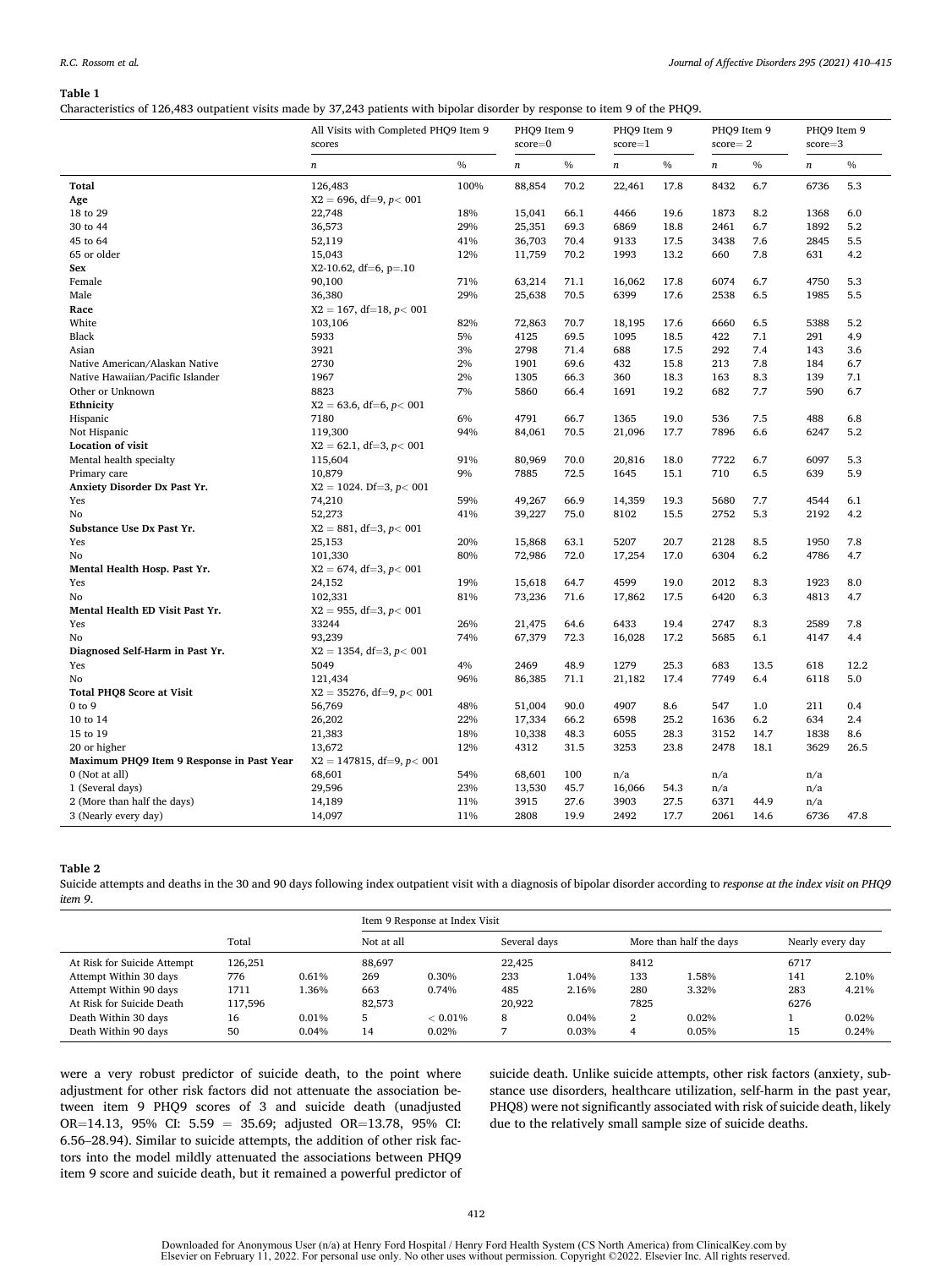#### <span id="page-5-0"></span>**Table 3**

Suicide attempts and suicide deaths within 30 days and 90 days following index outpatient visit with a diagnosis of bipolar disorder according to *maximum PHQ9 item 9 score in the prior year*.

|                             |         |       | Maximum Item 9 Response in Past Year |            |              |       |                         |       |                  |       |
|-----------------------------|---------|-------|--------------------------------------|------------|--------------|-------|-------------------------|-------|------------------|-------|
|                             | Total   |       | Not at all                           |            | Several days |       | More than half the days |       | Nearly every day |       |
| At Risk for Suicide Attempt | 126.251 |       | 68,475                               |            | 29.549       |       | 14.161                  |       | 14.066           |       |
| Attempt Within 30 days      | 776     | 0.61% | 143                                  | 0.21%      | 225          | 0.76% | 170                     | 1.20% | 238              | 1.69% |
| Attempt Within 90 days      | 1711    | 1.36% | 395                                  | 0.58%      | 472          | 1.60% | 372                     | 2.63% | 472              | 3.36% |
| At Risk for Suicide Death   | 117,596 |       | 63.734                               |            | 27,646       |       | 13.182                  |       | 13,034           |       |
| Death Within 30 days        | 16      | 0.01% | 3                                    | $< 0.01\%$ | 5            | 0.02% | 2                       | 0.02% | 6                | 0.05% |
| Death Within 90 days        | 50      | 0.04% | 10                                   | 0.02%      | 13           | 0.05% | 5                       | 0.04% | 22               | 0.17% |

#### **Table 4**

Odds of suicide attempt in the 90 days following an outpatient visit with a diagnosis of bipolar disorder.

| Odds<br>95% CI<br>Odds<br>95% CI<br>Odds<br>95% CI<br>Ratio<br>Ratio<br>Ratio<br>PHO9 Item 9 Score<br>Not at all<br>Reference<br>1<br>Reference<br>Reference<br>1<br>1<br>2.94<br>2.14-4.03<br>2.39<br>$2.11 - 2.69$<br>2.20<br>1.94-2.54<br>Several<br>days<br>More<br>3.26<br>4.57<br>3.45–6.06<br>$2.82 - 3.78$<br>3.09<br>2.61–3.66<br>than<br>half<br>3.85<br>3.32-4.47<br>3.83<br>$3.20 - 4.60$<br>Nearly<br>5.84<br>3.39-10.05<br>every<br>day<br><b>Other Risk Factors</b><br>Anx. Dx.<br>1.22<br>1.21<br>1.09-1.36<br>1.08-1.36<br>In past<br>yr<br>SUD Dx<br>1.17<br>1.05-1.31<br>1.17<br>1.04-1.31<br>in past<br>yr<br>MH ED<br>1.39<br>1.24-1.56<br>1.48<br>$1.31 - 1.67$<br>visit in<br>last yr<br>1.24<br>$1.09 - 1.40$<br>1.20<br>MH IP<br>1.05-1.36<br>stay in<br>last yr<br>Self-<br>8.86<br>7.84-10.02<br>8.72<br>7.67–9.92<br>harm<br>DX last<br>yr<br>PHQ8 Score<br>Reference<br>< 10<br>1<br>1.04<br>$10 - 14$<br>$0.87 -$<br>1.25<br>$15 - 19$<br>1.30<br>1.16–1.52 |      | Model 1: Item 9<br>response at index<br>visit* |  | factors | Model 2: Item 9<br>response at index<br>visit** and other risk | Model 3: Item 9<br>response at index<br>visit** and other<br>risk factors and<br>PHQ8 score |               |  |
|-------------------------------------------------------------------------------------------------------------------------------------------------------------------------------------------------------------------------------------------------------------------------------------------------------------------------------------------------------------------------------------------------------------------------------------------------------------------------------------------------------------------------------------------------------------------------------------------------------------------------------------------------------------------------------------------------------------------------------------------------------------------------------------------------------------------------------------------------------------------------------------------------------------------------------------------------------------------------------------------|------|------------------------------------------------|--|---------|----------------------------------------------------------------|---------------------------------------------------------------------------------------------|---------------|--|
|                                                                                                                                                                                                                                                                                                                                                                                                                                                                                                                                                                                                                                                                                                                                                                                                                                                                                                                                                                                           |      |                                                |  |         |                                                                |                                                                                             |               |  |
|                                                                                                                                                                                                                                                                                                                                                                                                                                                                                                                                                                                                                                                                                                                                                                                                                                                                                                                                                                                           |      |                                                |  |         |                                                                |                                                                                             |               |  |
|                                                                                                                                                                                                                                                                                                                                                                                                                                                                                                                                                                                                                                                                                                                                                                                                                                                                                                                                                                                           |      |                                                |  |         |                                                                |                                                                                             |               |  |
|                                                                                                                                                                                                                                                                                                                                                                                                                                                                                                                                                                                                                                                                                                                                                                                                                                                                                                                                                                                           |      |                                                |  |         |                                                                |                                                                                             |               |  |
|                                                                                                                                                                                                                                                                                                                                                                                                                                                                                                                                                                                                                                                                                                                                                                                                                                                                                                                                                                                           |      |                                                |  |         |                                                                |                                                                                             |               |  |
|                                                                                                                                                                                                                                                                                                                                                                                                                                                                                                                                                                                                                                                                                                                                                                                                                                                                                                                                                                                           |      |                                                |  |         |                                                                |                                                                                             |               |  |
|                                                                                                                                                                                                                                                                                                                                                                                                                                                                                                                                                                                                                                                                                                                                                                                                                                                                                                                                                                                           |      |                                                |  |         |                                                                |                                                                                             |               |  |
|                                                                                                                                                                                                                                                                                                                                                                                                                                                                                                                                                                                                                                                                                                                                                                                                                                                                                                                                                                                           |      |                                                |  |         |                                                                |                                                                                             |               |  |
|                                                                                                                                                                                                                                                                                                                                                                                                                                                                                                                                                                                                                                                                                                                                                                                                                                                                                                                                                                                           |      |                                                |  |         |                                                                |                                                                                             |               |  |
|                                                                                                                                                                                                                                                                                                                                                                                                                                                                                                                                                                                                                                                                                                                                                                                                                                                                                                                                                                                           |      |                                                |  |         |                                                                |                                                                                             |               |  |
|                                                                                                                                                                                                                                                                                                                                                                                                                                                                                                                                                                                                                                                                                                                                                                                                                                                                                                                                                                                           |      |                                                |  |         |                                                                |                                                                                             |               |  |
|                                                                                                                                                                                                                                                                                                                                                                                                                                                                                                                                                                                                                                                                                                                                                                                                                                                                                                                                                                                           |      |                                                |  |         |                                                                |                                                                                             |               |  |
|                                                                                                                                                                                                                                                                                                                                                                                                                                                                                                                                                                                                                                                                                                                                                                                                                                                                                                                                                                                           |      |                                                |  |         |                                                                |                                                                                             |               |  |
|                                                                                                                                                                                                                                                                                                                                                                                                                                                                                                                                                                                                                                                                                                                                                                                                                                                                                                                                                                                           |      |                                                |  |         |                                                                |                                                                                             |               |  |
|                                                                                                                                                                                                                                                                                                                                                                                                                                                                                                                                                                                                                                                                                                                                                                                                                                                                                                                                                                                           |      |                                                |  |         |                                                                |                                                                                             |               |  |
|                                                                                                                                                                                                                                                                                                                                                                                                                                                                                                                                                                                                                                                                                                                                                                                                                                                                                                                                                                                           |      |                                                |  |         |                                                                |                                                                                             |               |  |
|                                                                                                                                                                                                                                                                                                                                                                                                                                                                                                                                                                                                                                                                                                                                                                                                                                                                                                                                                                                           |      |                                                |  |         |                                                                |                                                                                             |               |  |
|                                                                                                                                                                                                                                                                                                                                                                                                                                                                                                                                                                                                                                                                                                                                                                                                                                                                                                                                                                                           |      |                                                |  |         |                                                                |                                                                                             |               |  |
|                                                                                                                                                                                                                                                                                                                                                                                                                                                                                                                                                                                                                                                                                                                                                                                                                                                                                                                                                                                           |      |                                                |  |         |                                                                |                                                                                             |               |  |
|                                                                                                                                                                                                                                                                                                                                                                                                                                                                                                                                                                                                                                                                                                                                                                                                                                                                                                                                                                                           |      |                                                |  |         |                                                                |                                                                                             |               |  |
|                                                                                                                                                                                                                                                                                                                                                                                                                                                                                                                                                                                                                                                                                                                                                                                                                                                                                                                                                                                           |      |                                                |  |         |                                                                |                                                                                             |               |  |
|                                                                                                                                                                                                                                                                                                                                                                                                                                                                                                                                                                                                                                                                                                                                                                                                                                                                                                                                                                                           |      |                                                |  |         |                                                                |                                                                                             |               |  |
|                                                                                                                                                                                                                                                                                                                                                                                                                                                                                                                                                                                                                                                                                                                                                                                                                                                                                                                                                                                           |      |                                                |  |         |                                                                |                                                                                             |               |  |
|                                                                                                                                                                                                                                                                                                                                                                                                                                                                                                                                                                                                                                                                                                                                                                                                                                                                                                                                                                                           |      |                                                |  |         |                                                                |                                                                                             |               |  |
|                                                                                                                                                                                                                                                                                                                                                                                                                                                                                                                                                                                                                                                                                                                                                                                                                                                                                                                                                                                           |      |                                                |  |         |                                                                |                                                                                             |               |  |
|                                                                                                                                                                                                                                                                                                                                                                                                                                                                                                                                                                                                                                                                                                                                                                                                                                                                                                                                                                                           |      |                                                |  |         |                                                                |                                                                                             |               |  |
|                                                                                                                                                                                                                                                                                                                                                                                                                                                                                                                                                                                                                                                                                                                                                                                                                                                                                                                                                                                           |      |                                                |  |         |                                                                |                                                                                             |               |  |
|                                                                                                                                                                                                                                                                                                                                                                                                                                                                                                                                                                                                                                                                                                                                                                                                                                                                                                                                                                                           |      |                                                |  |         |                                                                |                                                                                             |               |  |
|                                                                                                                                                                                                                                                                                                                                                                                                                                                                                                                                                                                                                                                                                                                                                                                                                                                                                                                                                                                           | > 20 |                                                |  |         |                                                                | 1.09                                                                                        | $0.94 - 1.27$ |  |

 $\chi$  Chi Square = 128, df=3, *p*< 001.

#### **4. Discussion**

Item 9 of the PHQ9 was a robust predictor of suicide attempts and deaths for outpatients with bipolar disorder in the 30 and 90 days following PHQ9 administration, similar to results found in other patient populations, including general mental health outpatients, patients with psychosis, or patients with substance use disorders ([Simon et al., 2016](#page-7-0), [2019; Yarborough et al., 2021](#page-7-0)). Any concerns that PHQ9 item 9 may not predict suicide behaviors as well for people with bipolar disorder, given that the course of the disease can fluctuate and be associated with impulsivity, are unsupported by our results. Accurately identifying people with bipolar disorder at risk for suicide is particularly important given that bipolar disorder has the strongest association with suicide of

### **Table 5**

Odds of suicide death in the 90 days following an outpatient visit with a diagnosis of bipolar disorder.

|                                  | Model 1: Item 9<br>response at index<br>visit* |               | factors       | Model 2: Item 9<br>response at index<br>visit** and other risk | Model 3: Item 9<br>response at index<br>visit** and other risk<br>factors and PHQ8<br>score |               |  |
|----------------------------------|------------------------------------------------|---------------|---------------|----------------------------------------------------------------|---------------------------------------------------------------------------------------------|---------------|--|
|                                  | Odds<br>Ratio                                  | 95% CI        | Odds<br>Ratio | 95% CI                                                         | Odds<br>Ratio                                                                               | 95% CI        |  |
| PHO9 Item 9 Score                |                                                |               |               |                                                                |                                                                                             |               |  |
| Not at                           | 1                                              | Reference     | $\mathbf{1}$  | Reference                                                      | 1                                                                                           | Reference     |  |
| all                              |                                                |               |               |                                                                |                                                                                             |               |  |
| Several                          | 4.80                                           | 2.22-10.38    | 4.83          | 3.37-9.84                                                      | 5.11                                                                                        | 2.33-11.33    |  |
| days                             |                                                |               |               |                                                                |                                                                                             |               |  |
| More                             | 3.02                                           | $0.98 - 9.26$ | 3.00          | $0.98 - 9.16$                                                  | 2.89                                                                                        | $0.86 - 9.77$ |  |
| than                             |                                                |               |               |                                                                |                                                                                             |               |  |
| half                             |                                                |               |               |                                                                |                                                                                             |               |  |
| Nearly                           | 14.13                                          | 5.59 - 35.69  | 13.78         | 6.56–28.94                                                     | 11.37                                                                                       | 4.40-29.38    |  |
| every                            |                                                |               |               |                                                                |                                                                                             |               |  |
| day<br><b>Other Risk Factors</b> |                                                |               |               |                                                                |                                                                                             |               |  |
| Anx. Dx.                         |                                                |               | 0.75          | $0.42 - 1.34$                                                  | 0.73                                                                                        | $0.41 - 1.32$ |  |
| In                               |                                                |               |               |                                                                |                                                                                             |               |  |
| past                             |                                                |               |               |                                                                |                                                                                             |               |  |
| yr                               |                                                |               |               |                                                                |                                                                                             |               |  |
| <b>SUD Dx</b>                    |                                                |               | 0.69          | $0.33 - 1.42$                                                  | 0.70                                                                                        | $0.33 - 1.46$ |  |
| in past                          |                                                |               |               |                                                                |                                                                                             |               |  |
| yr                               |                                                |               |               |                                                                |                                                                                             |               |  |
| MH ED                            |                                                |               | 1.26          | $0.64 - 2.46$                                                  | 1.18                                                                                        | $0.60 - 2.34$ |  |
| visit                            |                                                |               |               |                                                                |                                                                                             |               |  |
| in last                          |                                                |               |               |                                                                |                                                                                             |               |  |
| yr                               |                                                |               |               |                                                                |                                                                                             |               |  |
| MH IP                            |                                                |               | 1.27          | $0.61 - 2.66$                                                  | 1.21                                                                                        | $0.57 - 2.58$ |  |
| stay in                          |                                                |               |               |                                                                |                                                                                             |               |  |
| last yr                          |                                                |               |               |                                                                |                                                                                             |               |  |
| Self-                            |                                                |               | 1.56          | $0.57 - 4.26$                                                  | 1.68                                                                                        | $0.61 - 4.63$ |  |
| harm<br>DX                       |                                                |               |               |                                                                |                                                                                             |               |  |
| last yr                          |                                                |               |               |                                                                |                                                                                             |               |  |
| PHQ8 Score                       |                                                |               |               |                                                                |                                                                                             |               |  |
| $<10\,$                          |                                                |               |               |                                                                | 1                                                                                           | Reference     |  |
| $10 - 14$                        |                                                |               |               |                                                                | 0.80                                                                                        | $0.32 - 2.02$ |  |
| $15 - 19$                        |                                                |               |               |                                                                | 0.97                                                                                        | $0.39 - 2.39$ |  |
| > 20                             |                                                |               |               |                                                                | 1.58                                                                                        | $0.63 - 3.96$ |  |

\* Chi Square = 33.4, df=3, *p<* 001.

any psychiatric diagnoses, with lifetime rates of suicide attempts estimated to be 20–60% [\(Gonda et al., 2012; Ilgen et al., 2010](#page-7-0); [Rihmer and](#page-7-0)  [Kiss, 2002\)](#page-7-0). People with bipolar disorder also tend to use more lethal means of suicide, leading to a lower ratio of 3 attempts for each completed suicide in those with bipolar disorder, compared to 30 attempts for each completed suicide in the general population [\(Baldes](#page-6-0)[sarini et al., 2006\)](#page-6-0).

Patients with bipolar disorder reported relatively heavy burdens of depression symptoms and suicidal ideation. Patients with bipolar disorder reported at least moderate depression (PHQ8 *>*9) in 52% of encounters and thoughts of suicide in 46% of encounters. Similarly, in a study of 954 people with bipolar disorder from 29 countries who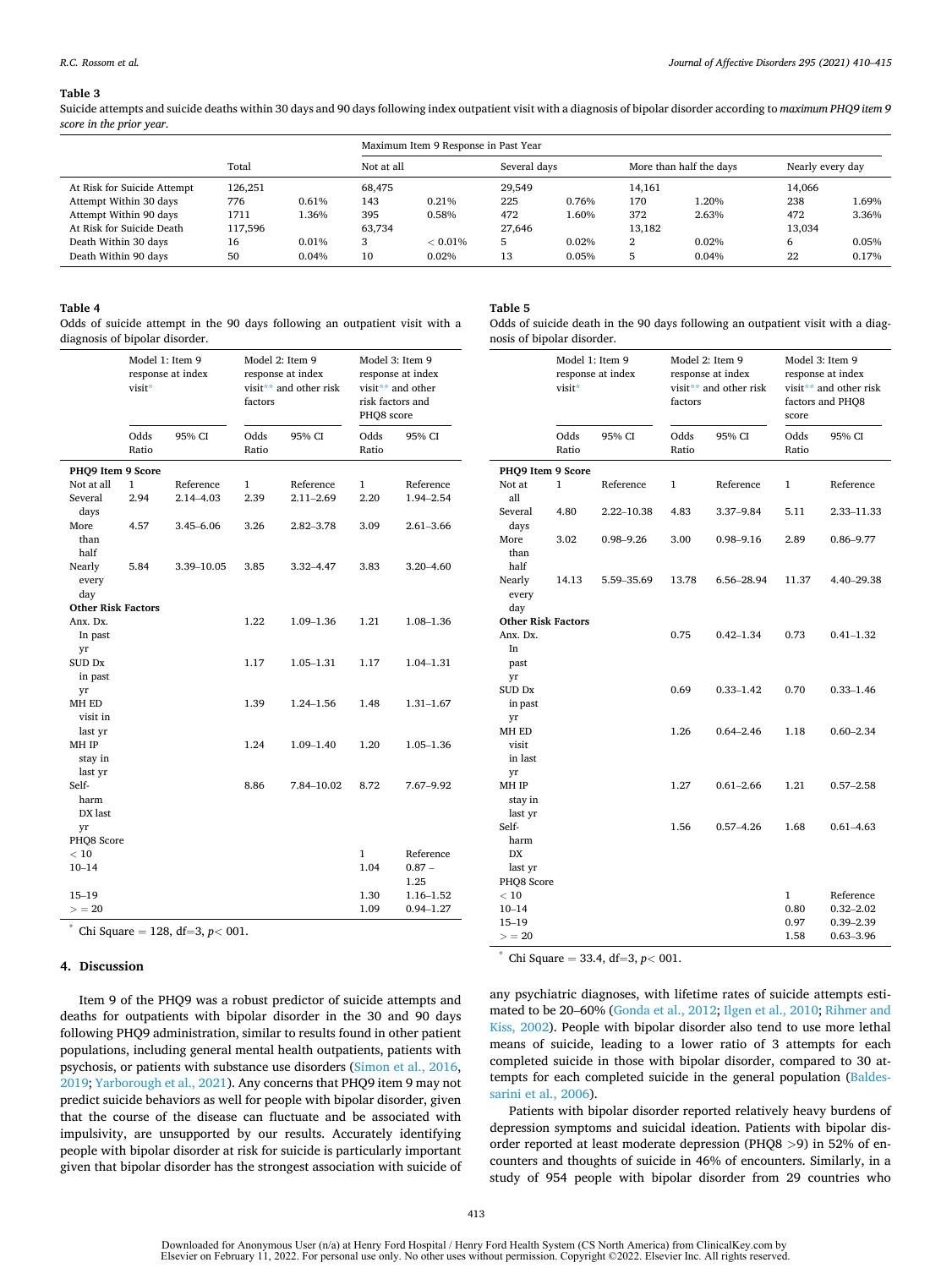<span id="page-6-0"></span>responded to the WHO World Mental Health survey, 43% reported suicidal ideation in the past year, a stark contrast to a 9.2% *lifetime*  prevalence of suicidal ideation in the general population [\(Merikangas](#page-7-0)  [et al., 2011;](#page-7-0) [Turecki and Brent, 2016](#page-7-0); [World Health Organization,](#page-7-0)  [2014\)](#page-7-0). Additionally, 16% of patients with bipolar disorder reported a suicide attempt in the past year [\(Merikangas et al., 2011\)](#page-7-0). Our and other study findings point to the utmost importance of suicide prevention in this population. Our study indicates that PHQ9 item 9 can be an important tool to recognize patients with bipolar disorder who are at particularly elevated risk of suicide. Evidence-based interventions are available for clinicians to further assess and treat suicide risk, including safety planning, lethal means assessment, and treatment of underlying psychiatric illnesses ([Stanley et al., 2018; Yip et al., 2012\)](#page-7-0).

Several factors further increased risk of suicide attempt in our sample of patients with bipolar disorder. The risk of suicide attempt was higher in those with anxiety or substance use disorder, similar to previous studies indicating an elevated risk of suicide for those with these conditions, especially substance use disorders (Chesney et al., 2014). Additionally, indications of psychiatric emergency or inpatient care in the last year conveyed elevated risk. Suicide risk was highest for those who had a self-harm diagnosis in the past year, with risk of suicide attempt in the subsequent 90 days nearly nine times higher than those without a self-harm diagnosis. This is consistent with other studies that have found the strongest indicator for future suicide attempt to be prior suicide attempt (2014). A study in Sweden that followed 1044 patients with previous suicide attempts (not limited to patients with bipolar disorder) found that 7.2% of patients died by suicide, with over half of those suicide deaths occurring within five years of the initial suicide attempt. Strikingly, the elevated risk persisted for at least 32 years (Probert-Lindström et al., 2020). In our study, PHQ9 item 9 response was a good predictor of suicide attempt – and even better when other risk factors like anxiety, substance use and past-year self-harm were included in the model – but PHQ9 item 9 was an even stronger predictor of suicide death, to the point where the addition of other risk factors did not significantly improve its prediction. Interestingly, for the most part, total PHQ8 scores, a surrogate for depression severity, were not predictive of suicide attempts and deaths. This finding further highlights the importance of the ninth question of the PHQ9, which asks about thoughts of suicide and self-harm, as this question was significantly predictive of suicide outcomes.

#### **5. Limitations**

There are several potential limitations to our study. First, despite our large sample size, there were a small number of suicide deaths within 30 and 90 days. Second, our sample was limited to patients seeking care in integrated healthcare systems and completing the PHQ9, and may not be generalizable to other populations. Third, identification of patients with bipolar disorder relied on clinical diagnoses rather than structured assessments, and reflect diagnoses made in clinical practice. Fourth, we were unable to measure important risk factors for suicide that were not recorded in the EHR as structured data, such as family history of suicide, stressful life events, employment status, age of onset, rapid cycling, duration of untreated illness or severity of illness (Beyer and Weisler, 2016; Dome et al., 2019). We were also unable to measure certain protective factors, including use of lithium, which has been found to reduce risk of suicide death by 4–5 fold (Cipriani et al., 2013). Fifth, we were only able to identify suicide attempts for which patients sought care. However, many of the limitations described above are also encountered by front-line clinicians, and therefore our findings likely mirror real-world practice, as clinicians often don't have many of the aforementioned alternative sources of data when making clinical decisions. Ultimately, we think the strengths of this study, including a large and diverse sample of patients with bipolar disorder with extensive longitudinal EHR data, outweigh these potential limitations.

#### **6. Conclusion**

PHQ9 item 9 was a robust predictor of suicide attempts and deaths for outpatients with bipolar disorder. Although some may consider the PHQ9 to be a depression-specific measure, our work has demonstrated that item 9 of the PHQ9 can accurately identify people at increased risk of self-harm among people with bipolar disorder, psychotic disorders and substance use disorders ([Simon et al., 2019;](#page-7-0) [Yarborough et al.,](#page-7-0)  [2021\)](#page-7-0). The ability to use one tool to assess risk across populations improves the likelihood that clinicians will become familiar with the tool and more likely to utilize it to assess risk. In sum, suicidal ideation reported in clinical encounters on the PHQ9 should be considered a strong indicator of suicide risk in patients with bipolar disorder and prompt further evaluation.

#### **Funding**

Funding for this research provided by cooperative agreement U19 MH092201 with the National Institute of Mental Health. The funder had no role in the design, analysis, interpretation, or publication of this study.

### **CRediT authorship contribution statement**

**Rebecca C. Rossom:** Conceptualization, Writing – original draft, Writing – review & editing. **Bobbi Jo Yarborough:** Conceptualization, Writing – review & editing. **Jennifer M. Boggs:** Conceptualization, Writing – review & editing. **Karen J. Coleman:** Conceptualization, Writing – review & editing. **Brian K. Ahmedani:** Conceptualization, Writing – review & editing. **Frances L. Lynch:** Conceptualization, Writing – review & editing. **Yihe Daida:** Conceptualization, Writing – review & editing. **Gregory E. Simon:** Conceptualization, Writing – review & editing, Formal analysis.

#### **Declaration of Competing Interest**

The authors have no relevant financial interests or other potential conflicts of interest to declare.

#### **Acknowledgments**

None.

# **References**

- [Bakst, S.S., Braun, T., Zucker, I., Amitai, Z., Shohat, T., 2016. The accuracy of suicide](http://refhub.elsevier.com/S0165-0327(21)00865-X/sbref0002)  [statistics: are true suicide deaths misclassified? Soc. Psychiatry Psychiatr. Epidemiol.](http://refhub.elsevier.com/S0165-0327(21)00865-X/sbref0002)  [51, 115](http://refhub.elsevier.com/S0165-0327(21)00865-X/sbref0002)–123.
- [Baldessarini, R.J., Tondo, L., Davis, P., Pompili, M., Goodwin, F.K., Hennen, J., 2006.](http://refhub.elsevier.com/S0165-0327(21)00865-X/sbref0003) [Decreased risk of suicides and attempts during long-term lithium treatment: a meta](http://refhub.elsevier.com/S0165-0327(21)00865-X/sbref0003)[analytic review. Bipolar Disord. 8, 625](http://refhub.elsevier.com/S0165-0327(21)00865-X/sbref0003)–639.
- [Beyer, J.L., Weisler, R.H., 2016. Suicide behaviors in bipolar disorder: a review and](http://refhub.elsevier.com/S0165-0327(21)00865-X/sbref0004) [update for the clinician. Psychiatr. Clin. N. Am. 39, 111](http://refhub.elsevier.com/S0165-0327(21)00865-X/sbref0004)–123.
- [Cerullo, M.A., Strakowski, S.M., 2007. The prevalence and significance of substance use](http://refhub.elsevier.com/S0165-0327(21)00865-X/sbref0005)  [disorders in bipolar type I and II disorder. Subst. Abus. Treat. Prev. Policy 2, 29.](http://refhub.elsevier.com/S0165-0327(21)00865-X/sbref0005)
- [Chen, Y.W., Dilsaver, S.C., 1996. Lifetime rates of suicide attempts among subjects with](http://refhub.elsevier.com/S0165-0327(21)00865-X/sbref0006)  [bipolar and unipolar disorders relative to subjects with other axis I disorders. Biol.](http://refhub.elsevier.com/S0165-0327(21)00865-X/sbref0006)  [Psychiatry 39, 896](http://refhub.elsevier.com/S0165-0327(21)00865-X/sbref0006)–899.
- [Chesney, E., Goodwin, G.M., Fazel, S., 2014. Risks of all-cause and suicide mortality in](http://refhub.elsevier.com/S0165-0327(21)00865-X/sbref0007) [mental disorders: a meta-review. World Psychiatry 13, 153](http://refhub.elsevier.com/S0165-0327(21)00865-X/sbref0007)–160.
- [Cipriani, A., Hawton, K., Stockton, S., Geddes, J.R., 2013. Lithium in the prevention of](http://refhub.elsevier.com/S0165-0327(21)00865-X/sbref0008) [suicide in mood disorders: updated systematic review and meta-analysis. BMJ 346,](http://refhub.elsevier.com/S0165-0327(21)00865-X/sbref0008)  [f3646.](http://refhub.elsevier.com/S0165-0327(21)00865-X/sbref0008)
- [Cox, K.L., Nock, M.K., Biggs, Q.M., Bornemann, J., Colpe, L.J., Dempsey, C.L.,](http://refhub.elsevier.com/S0165-0327(21)00865-X/sbref0009)  [Heeringa, S.G., McCarroll, J.E., Ng, T.H., Schoenbaum, M., Ursano, R.J., Zhang, B.G.,](http://refhub.elsevier.com/S0165-0327(21)00865-X/sbref0009)  [Benedek, D.M., 2017. An examination of potential misclassification of army suicides:](http://refhub.elsevier.com/S0165-0327(21)00865-X/sbref0009)  [results from the army study to assess risk and resilience in servicemembers. Suicide](http://refhub.elsevier.com/S0165-0327(21)00865-X/sbref0009)  [Life Threat. Behav. 47, 257](http://refhub.elsevier.com/S0165-0327(21)00865-X/sbref0009)–265.
- Dome, P., Rihmer, Z., Gonda, X., 2019. Suicide risk in bipolar disorder: a brief review. Medicina (Kaunas) 55 (8), 403. [https://doi.org/10.3390/medicina55080403.](https://doi.org/10.3390/medicina55080403) PMID: 31344941; PMCID: PMC6723289.